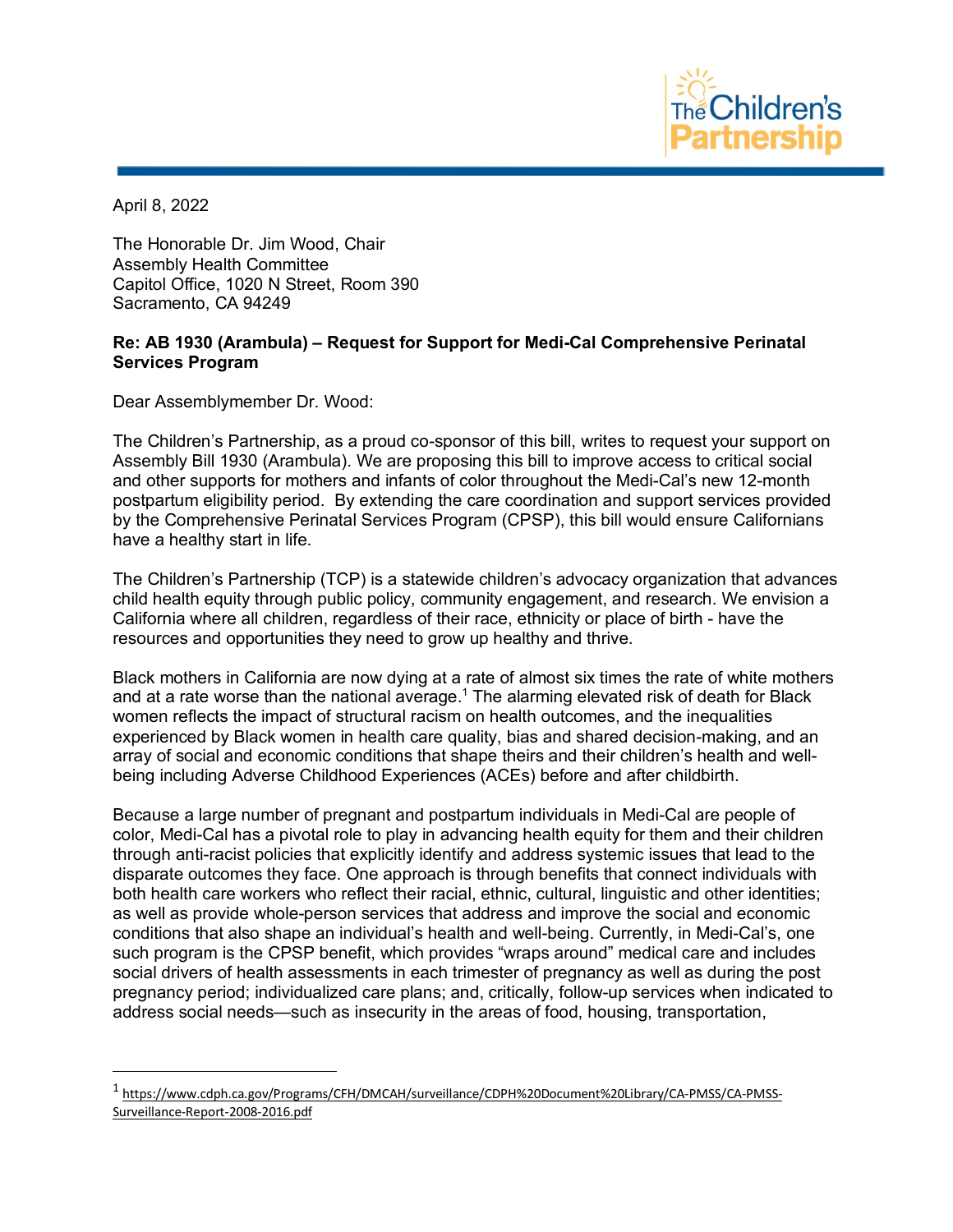childcare, personal safety, employment, income, or immigration concerns and stress, anxiety, social isolation, depression and other mental health conditions or substance use disorders.

CPSP provides the necessary infrastructure and is already part of Medi-Cal's State Plan with federal matching funds, without regard to immigration status. Recent federal guidance on implementing 12-month post-pregnancy coverage encourages states to provide the kinds of supportive services that CPSP does.<sup>2</sup>These comprehensive services provide the full array of *care postpartum individuals need and serve as a model of whole-person care approach.* As the California Maternal Quality Care Collaborative has recently noted, "warm hand offs" to ongoing medical care and supportive services will be critical for maternal health needs after obstetrical care ends.<sup>3</sup>

However, while the Department would allow CPSP units of support services allotted for the first 60 days to be "carried over" during the additional 10 months of post pregnancy eligibility, such an approach fails to address the needs of the many post pregnancy people who exhaust the currently allotted service units during the initial 60 days, or for whom social needs are not identified until well into the 12-month post pregnancy period.

Therefore, to promote maternal and infant health this bill proposal would (1) continue Medi-Cal's Comprehensive Perinatal Services Program (CPSP) benefit beyond the initial 60-day postpartum period; and (2) adopt the federal option to allow Comprehensive Perinatal Health Workers to provide supportive services in the mother's home or elsewhere in the community, not just at a clinic or doctor's office.

## **1. Continue Medi-Cal's Comprehensive Perinatal Services Program (CPSP) benefit beyond the initial 60-day postpartum period**

Unfortunately, people of color in low-income households are more likely to experience ACEs as well as food and housing insecurities growing up. Given that many negative impacts of postpartum depression may not manifest until several months after childbirth, the current twomonth allotment of CPSP's support services will leave a gap in support at a most critical time in the caregivers' and child's life.

AB 1930 attempts to address these issues by extending CPSP's care coordination and support services throughout the full year of postpartum eligibility, providing any necessary supports for food and housing insecurity, personal safety, immigration, toxic stress, anxiety and depression.

## **2. Adopt the federal option to allow Comprehensive Perinatal Health Workers to provide supportive services in the family's home or elsewhere in the community, not just at a clinic or doctor's office**

Perinatal health workers of CPSP can play an important role in promoting healthy early childhood development and healthy families: These culturally concordant perinatal health workers, who are specialized community health workers, help screen for behavioral and physical health issues, promote preventative healthcare, provide nutritional and health education, and support stronger parent-child bonds. This can include identifying and addressing postpartum depression. Additionally, perinatal health workers can connect parents to programs that address food and housing insecurity and other support services.

 <sup>2</sup> https://www.medicaid.gov/federal-policy-guidance/downloads/sho21007.pdf, pp. 9-10.

<sup>&</sup>lt;sup>3</sup> Slide 34 of CMQCC's January 27, 2022 presentation to the Maternal, Child and Adolescent Health Committee of the California Conference of Local Health Officers. Available on request.